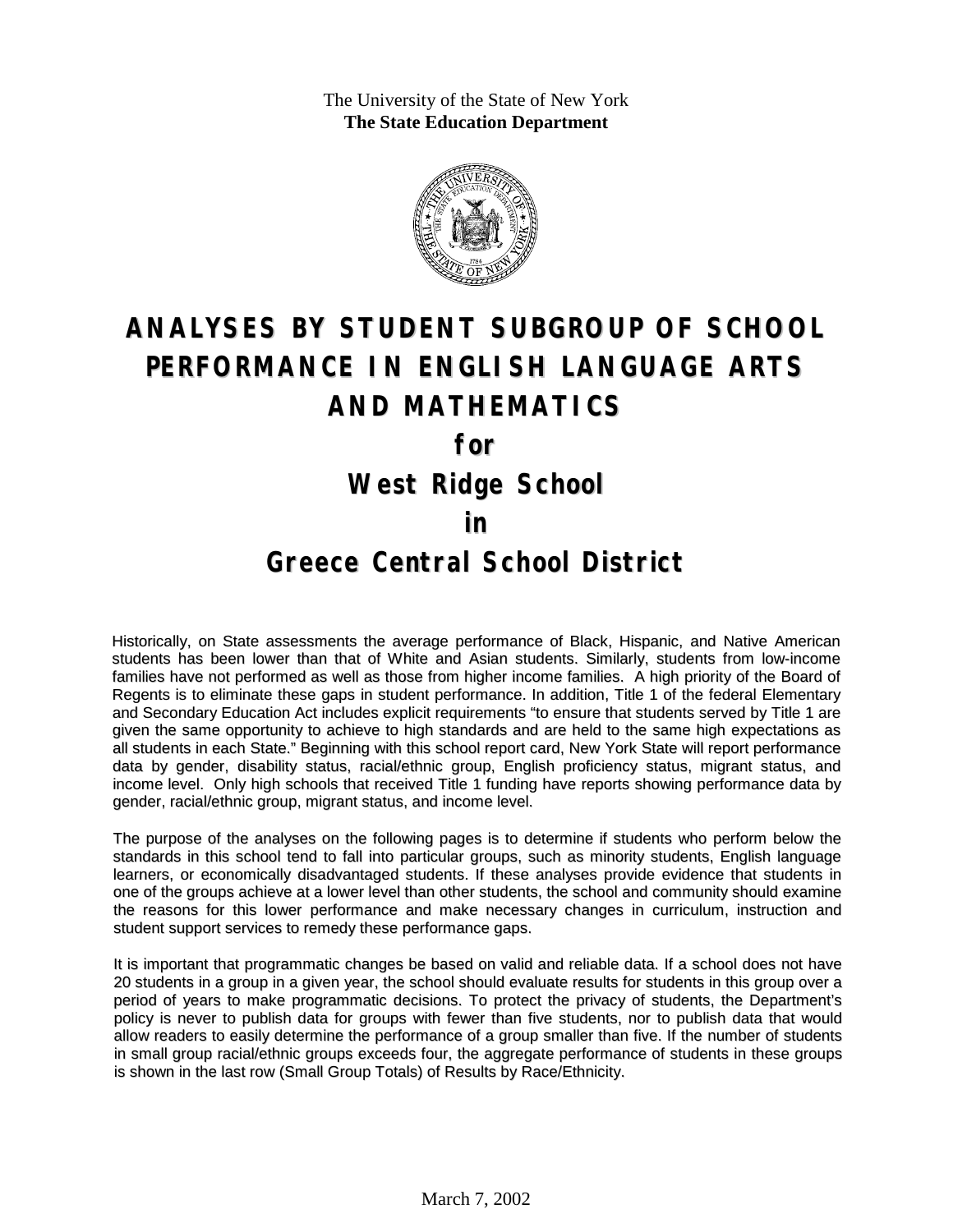## **Elementary English Language Arts**

A description of the performance levels and summary results for all general-education students and all students with disabilities can be found in the *Overview* of the New York State Report Card.

| <b>Student Subgroup</b>                  | <b>Counts of Students</b> |            |                             |               |                |                |             |       | <b>Percentages</b>           |                  |
|------------------------------------------|---------------------------|------------|-----------------------------|---------------|----------------|----------------|-------------|-------|------------------------------|------------------|
|                                          | <b>Not Tested</b>         |            |                             | <b>Tested</b> |                |                |             |       | of Tested<br><b>Students</b> |                  |
|                                          | <b>ALT</b>                | <b>ELL</b> | No<br>Valid<br><b>Score</b> | Level<br>1    | Level<br>2     | Level<br>3     | Level<br>4  | Total | Level<br>$2 - 4$             | Level<br>$3 - 4$ |
| Results by Race/Ethnicity                |                           |            |                             |               |                |                |             |       |                              |                  |
| American Indian/Alaskan<br><b>Native</b> | $\mathbf 0$               | 0          | 0                           | $\mathbf s$   | $\mathbf s$    | $\mathbf s$    | $\mathbf s$ | 1     | $\mathbf s$                  | $\mathbf s$      |
| <b>Black</b>                             | 0                         | 0          | $\pmb{0}$                   | s             | $\mathbf s$    | $\mathbf s$    | $\mathbf s$ | 1     | s                            | s                |
| Hispanic                                 | 0                         | 0          | $\pmb{0}$                   | s             | ${\tt S}$      | s              | s           | 1     | $\mathbf s$                  | s                |
| Asian or Pacific Islander                | $\mathbf 0$               | 0          | $\mathbf 0$                 | s             | s              | $\mathbf s$    | s           | 1     | s                            | $\mathbf s$      |
| White                                    | $\mathbf 0$               | 0          | $\mathbf{1}$                | s             | s              | s              | s           | 64    | s                            | s                |
| Total                                    | 0                         | 0          | 1                           | $\pmb{0}$     | 12             | 36             | 20          | 68    | 100%                         | 82%              |
| Small Group Totals (s)                   | 0                         | 0          | $\mathbf{1}$                | 0             | 12             | 36             | 20          | 68    | 100%                         | 82%              |
| Results by Gender                        |                           |            |                             |               |                |                |             |       |                              |                  |
| Female                                   | $\mathbf 0$               | 0          | $\mathbf{1}$                | $\pmb{0}$     | $\overline{4}$ | 17             | 11          | 32    | 100%                         | 88%              |
| Male                                     | 0                         | 0          | 0                           | 0             | 8              | 19             | 9           | 36    | 100%                         | 78%              |
| Total                                    | $\mathbf 0$               | 0          | $\mathbf{1}$                | $\mathbf 0$   | 12             | 36             | 20          | 68    | 100%                         | 82%              |
| Results by English Proficiency Status    |                           |            |                             |               |                |                |             |       |                              |                  |
| <b>English Proficient</b>                | 0                         | 0          | $\mathbf{1}$                | 0             | 12             | 36             | 20          | 68    | 100%                         | 82%              |
| <b>Limited English Proficient</b>        | $\mathbf 0$               | 0          | $\pmb{0}$                   | $\pmb{0}$     | 0              | $\mathbf 0$    | 0           | 0     | 0%                           | 0%               |
| Total                                    | $\mathbf 0$               | 0          | $\mathbf{1}$                | $\pmb{0}$     | 12             | 36             | 20          | 68    | 100%                         | 82%              |
| Results by Income Level                  |                           |            |                             |               |                |                |             |       |                              |                  |
| Economically<br>Disadvantaged            | $\mathbf 0$               | 0          | $\mathbf 0$                 | $\pmb{0}$     | 5              | $\overline{4}$ | 2           | 11    | 100%                         | 55%              |
| Not Disadvantaged                        | $\mathbf 0$               | 0          | $\mathbf{1}$                | $\mathbf 0$   | $\overline{7}$ | 32             | 18          | 57    | 100%                         | 88%              |
| Total                                    | $\mathbf 0$               | 0          | $\mathbf{1}$                | $\mathbf 0$   | 12             | 36             | 20          | 68    | 100%                         | 82%              |
| Results by Migrant Status                |                           |            |                             |               |                |                |             |       |                              |                  |
| <b>Migrant Family</b>                    | 0                         | 0          | 0                           | $\mathbf 0$   | 0              | $\mathbf 0$    | $\mathbf 0$ | 0     | 0%                           | 0%               |
| Not Migrant Family                       | $\mathbf 0$               | 0          | $\mathbf{1}$                | $\pmb{0}$     | 12             | 36             | 20          | 68    | 100%                         | 82%              |
| Total                                    | $\mathbf 0$               | 0          | $\mathbf{1}$                | $\pmb{0}$     | 12             | 36             | 20          | 68    | 100%                         | 82%              |

**Note. ALT** designates severely disabled students eligible for the New York State Alternate Assessment; **ELL** designates English language learners eligible for an alternative assessment of proficiency in reading English; and **No Valid Score** designates students who did not receive a valid test score because of absence from all or part of the test or because the test was administered under nonstandard conditions.

03/07/02